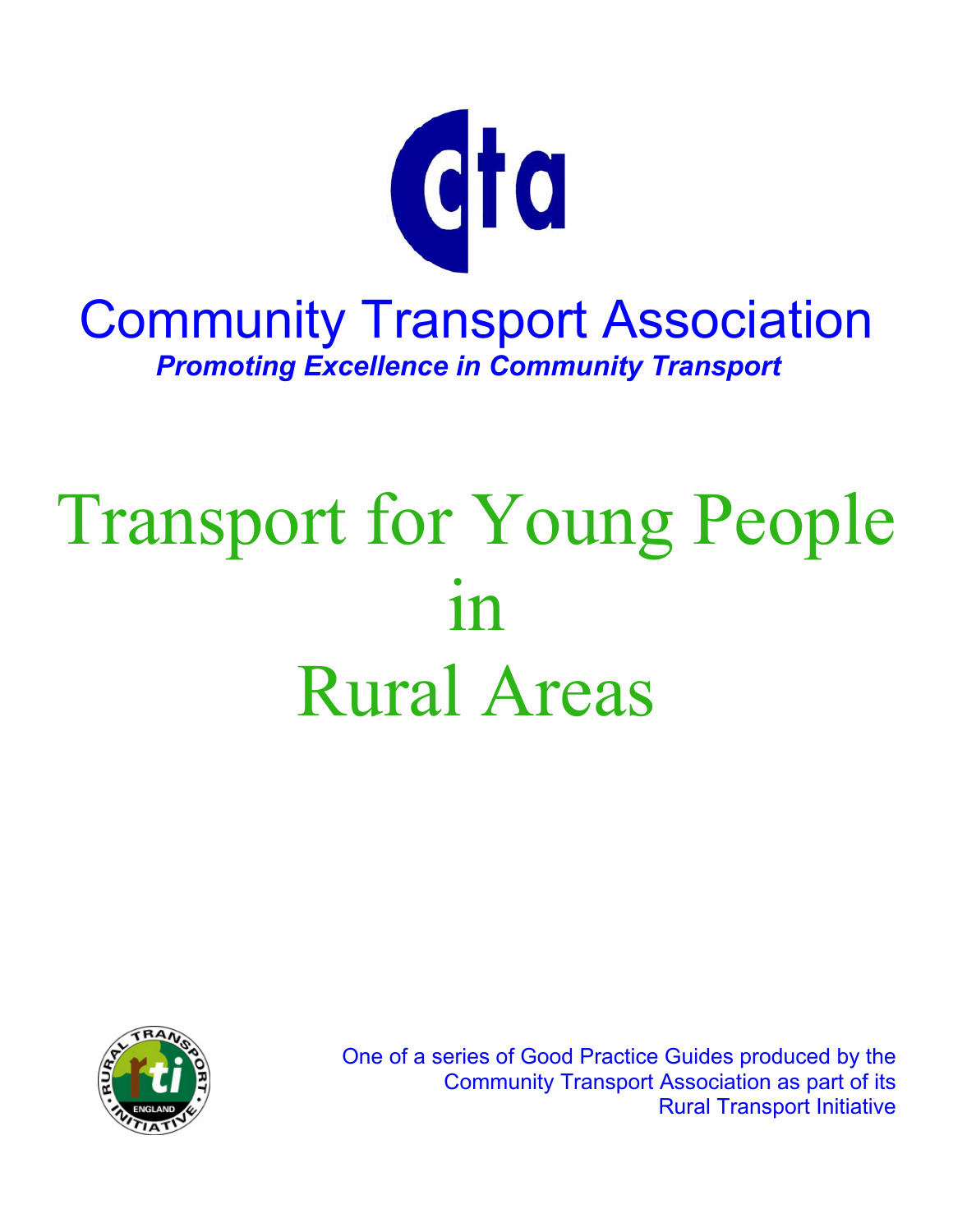# **Good Practice id**

This short guide forms part of a series of 'Good Practice' guides produced by the Community Transport Association, aimed at promoting good practice in rural community transport schemes. The work of the Rural Transport Partnerships throughout England is leading to a rapidly expanding rural community transport sector with new projects continually emerging.

Countryside Agency initiatives such as the Vital Villages, Market Towns and Wider Welcome schemes, along with the Parish Transport Grant, will further increase the opportunity for community transport development.

Increasing demands on available financial resources mean that managers and coordinators of community transport schemes are always looking for innovative ways of diversifying and developing services. However, at the same time it is important that the basics are not overlooked and that schemes continue to operate within the current legislation.

This series of guides will assist organisations in the development process, giving advice on making best use of available resources and, where appropriate, up to date information on current legislation.

A full list of publications available from the Community Transport Association will be found at the end of this guide.

First edition - May 2002

The format of these Good Practice Guides is designed to allow for easy revision and improvement – we should welcome suggestions for additional material which could be included. Please let us know, also, of any errors so that we may correct them.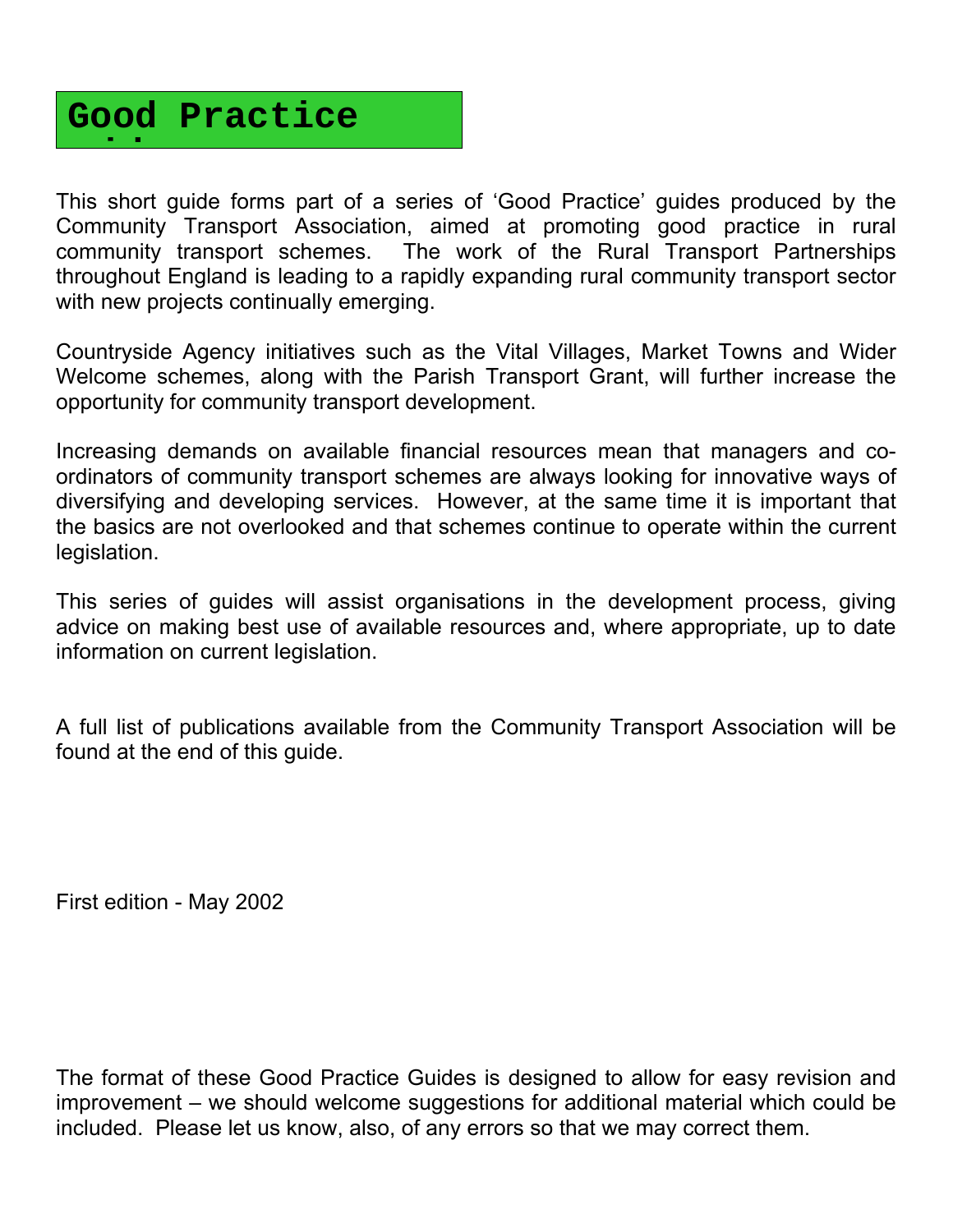# **Introduction**

In any village on any evening you might well find a group of teenagers hanging around the bus shelter. They are not waiting for a bus – the next one of those is on Wednesday if you don't count the school bus – but the bus shelter seems to be the meeting place. They want to get out of the house, they are too young to go to the pub, they want to have a chat with their friends – where else is there to go? What else is there to do?

When they are nearly old enough to go to the pub they will also be old enough to ride a motor bike or drive a car – and therein lies freedom. Freedom to get an evening job stacking shelves in Tesco's, freedom to go to the pictures, freedom to go swimming, freedom to visit their school friends who live a long way away – freedom to choose.

Whether we like it or not, 'transport' in rural areas involves motor cars. Young people do walk and cycle considerable distances – which is not pleasant on a cold night in driving rain – and they do use public transport where it exists. However, a village which has a bus or train service in the evening is very fortunate – and fares on buses, in particular, can be prohibitively expensive. Transport by car often translates as 'transport in a parental car' – which is not independent transport for the young person and may well not be convenient for the parent. This also depends on the family having sufficient cars and drivers for the wishes of all the younger members to be met.

Which does not take into account families in which – for all sorts of reasons - there is no car at all.

# What are young people's transport needs?

It depends on the age of young person. The introduction above implied that it was young teenagers who had the most problems – perhaps because they were being denied independence at the very age when they expected to be finding it. But young people of all ages in rural areas should be able to take part in a range of activities in just the same way as their peers in towns and cities – the difference being that travel over quite a long distance is likely to be involved. Admittedly, rural young people have opportunities for outdoor activities close at hand which an urban youngster would have to travel to – and many of the teenagers could well find casual farm work more amenable than supermarket shelfstacking – but it would be good if the necessary transport were available to allow young people to enjoy choices. 'Social exclusion' is a well-worn expression now – but the fact of people being left out of whole facets

of life which most of us take for granted is none the less real for that. There is too much of society from which many young people in rural areas are left out.

As if exclusion from social activities – leading half a social life – were not disadvantage enough, in the upper teens exclusion from training and employment may be added to this. In particular, the rural youngster without transport faces a severe restriction in the variety of employment which it is practical to seek – yet again a loss of freedom to choose.

A good way of looking at the range of young people's transport needs would be to start with the range of activities they might wish to take part in – from informal play in the early years up to seeking full-time employment.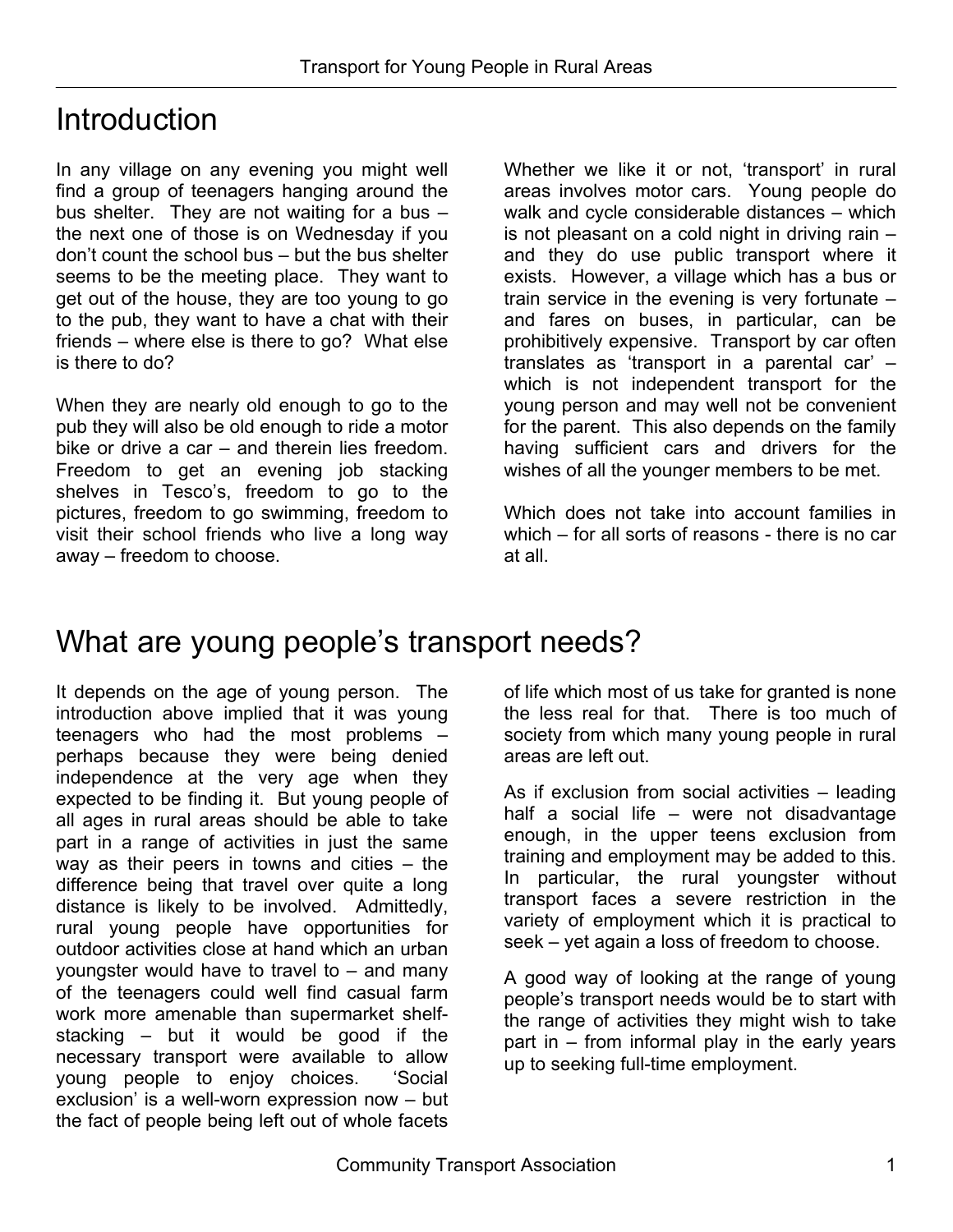This is a suggested summary of this whole range of activities – with no illusions that the list is complete:

# Typical activities in the 21<sup>st</sup> Century

Pre-school years – playschool, informal play with other children, birthday parties

- Early primary years school, play with other children outside school, uniformed organisations, visits to places of interest, parties
- Upper primary school, informal play, more formalised sporting activities, uniformed organisations, visits of a more educational nature, hobbies and interests, first sleepover without their parents, parties
- Lower secondary (pre-teens) school, after-school activities, sports (school teams or local teams), outdoor recreational activities other than team games, uniformed organisations, youth clubs, visiting friends made at school (new friends made at comprehensive school may well be in another village many miles on the other side of town), first paid employment (legally from age 12), longer residential activities with peer group, disco, youth club.
- Upper secondary (mid-teens) school, after-school activities, more serious sport, following own interests in outdoor activities, some general youth organisations or clubs still retaining appeal, more specialised organisations in line with their own interests, staying over with friends, a greater range of part-time employment, more serious partying
- 16 plus further education in a less formal institution than school, apprenticeship, some in first fulltime employment, able to ride a moped or drive a tractor on the road, serious partying, clubbing, dating, holidays without parents, full membership of sports/activity clubs/groups
- 18-plus higher education/university, part-time and holiday employment to support this, more in fulltime employment, pubbing, clubbing, more dating and marriage, whole range of activities/interests/entertainments.

Reasonable conclusions that could be drawn from this list include:

- an increasing need for transport as children get older
- an increasing need for transport as the activities they wish to take part in become more diverse
- an increasing need for transport as these activities involve a wider geographic area

The likelihood that these needs can be satisfied will depend first of all on

- the extent to which the activity is available locally
- whether the activity can be brought to the user (i.e. amenities in the village can be improved)

If, as is likely for many activities, nothing is available locally, then the chance that the needs can be satisfied will depend on:

- the availability of a car in the household and the availability of someone to drive it
- the availability of a lift from a car-driver outside the family
- bearing in mind the young person's age and the nature of the roads, whether walking/cycling is a reasonable option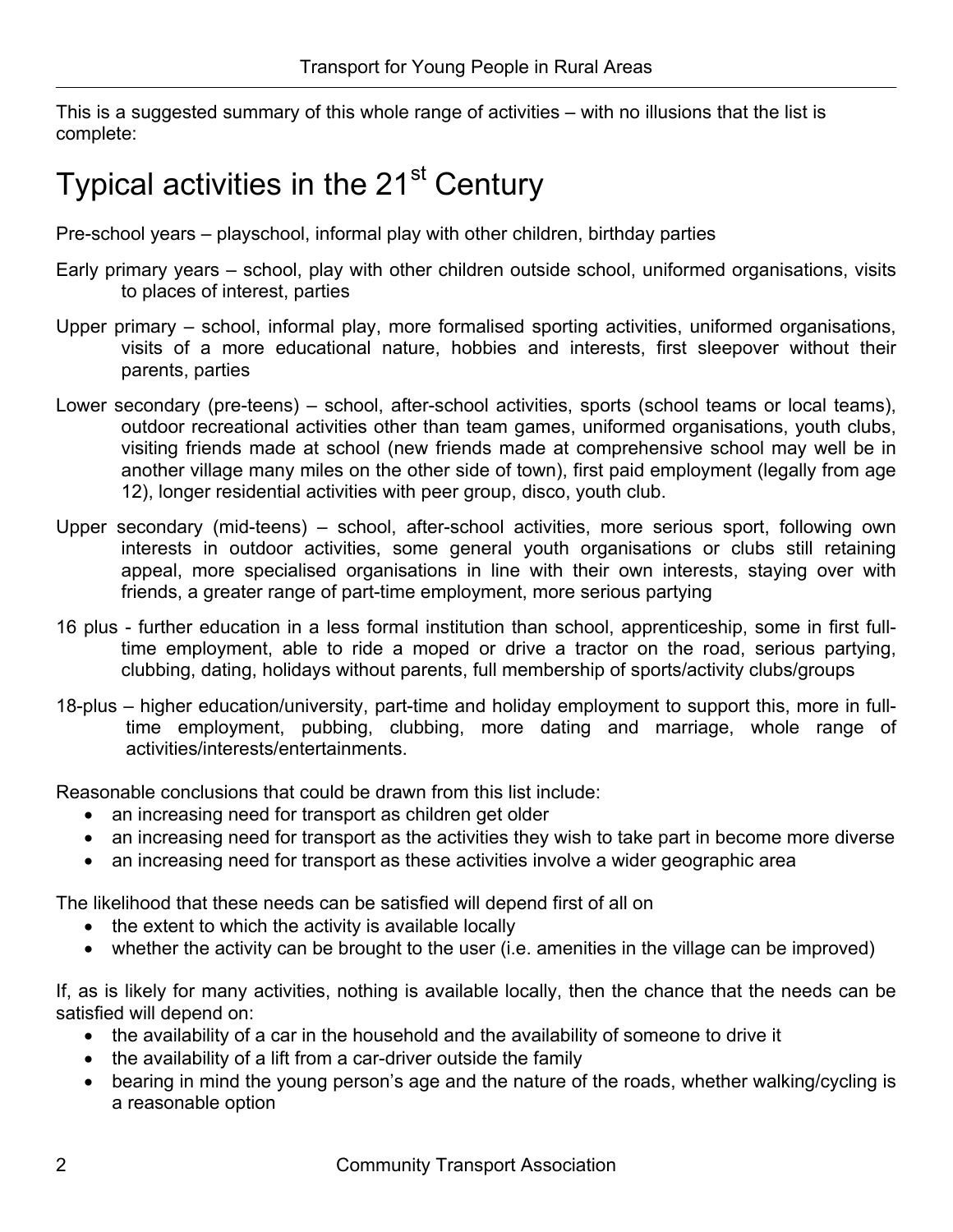- the availability and frequency of public transport services and particularly evening and weekend services
- the availability of other openly available services for instance community transport
- the availability of 'closed' transport for example a staff bus for a place of employment or a sports team having its own minibus

If the aim is to improve the quality of life and, at an appropriate age, independence for young people, the moves set out in the later pages of this Guide could all make a difference.

# A few more issues

- One point that is often forgotten is that a large area with long distances and small population often means a **network of transport** is needed – rather than just one link. Consider how a rural school can assemble 22 players for a game of football when it has a 750 square mile catchment-area – that is 15 miles in all directions.
- **Anonymity** in seeking information and advice for young people in small, rural settlements is also a big issue often overlooked.
- **Lack of choice** in gaining access to leisure & employment when relying on public transport.
- The **cost of bus fares** for those on low incomes
- **Personal safety issues**, including the fact that lots of young people walk or cycle regularly on rural roads.
- **Access to Leisure Centres** leisure centres are nearly all located in towns and in some cases now attached to comprehensive schools. These have to be an opportunity for villagebased community transport, in particular, to offer a service to rural young people. We have no statistics on the proportion of rural young people able to swim proficiently – just a suspicion that it may be lower than for urban youngsters.
- Young people in the more remote areas are seriously disadvantaged geographically and have **limited options for employment**, often as stark as stay at home and do low paid work or move away.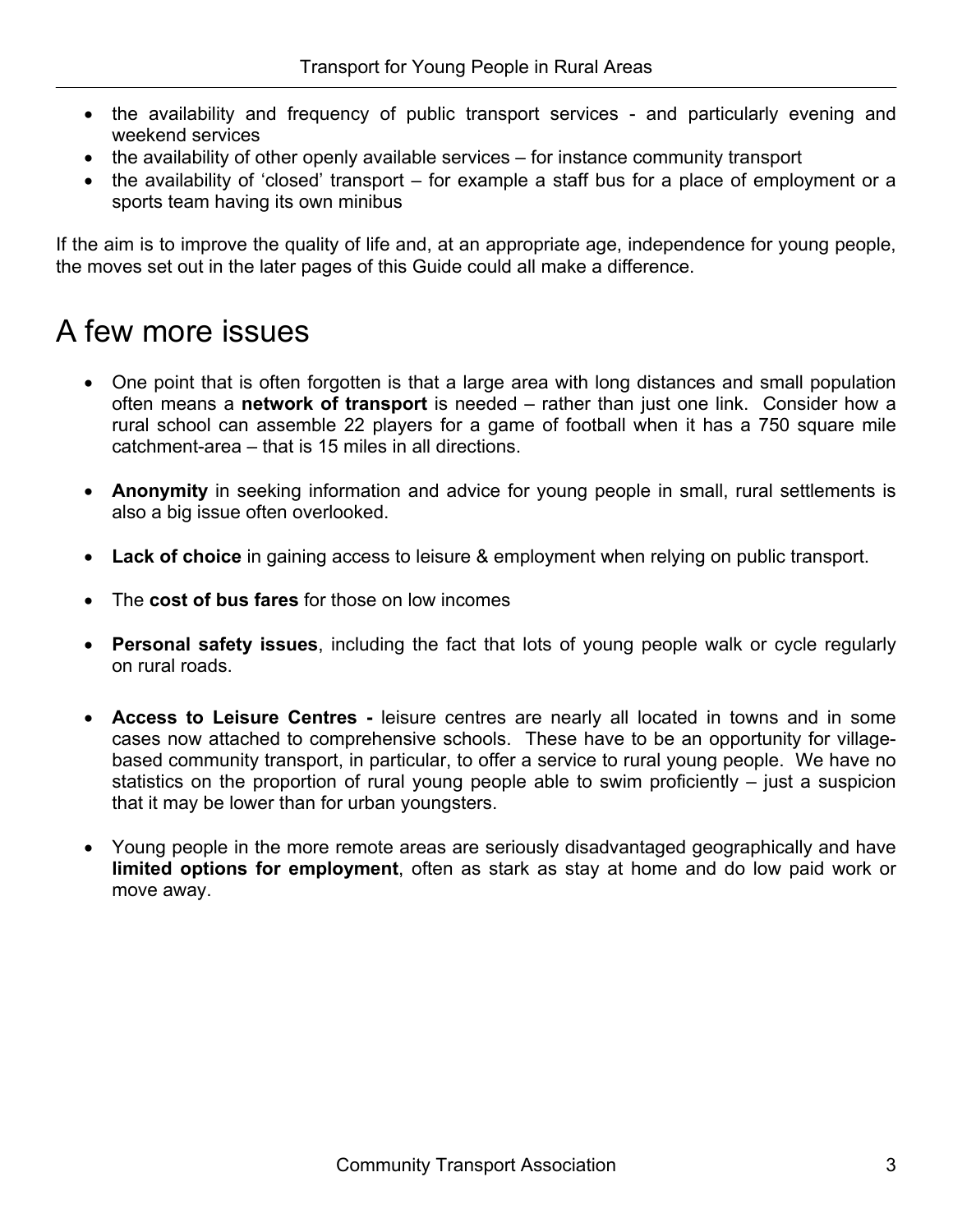# General Solutions

One general answer is

# Parents' Car

The solution to meeting so many of young people's transport needs is parents' car – with all that that implies in terms of lack of independence and lack of choice in journeys made, quite apart from any environmental considerations.

However, more seriously - what happens if there is no car? The answer to this will differ between age-groups – but we need to bear in mind that, so often, the answer will be for the young person to go without.

Three further general answers, as soon as the young person is old enough, are

# Walking and Cycling

The benefits of this in terms of young people's fitness and reduction of car-use have been well enough stated – it does just need to be borne in mind that recreational walking and cycling, when the young person can choose whether or not to go depending on the weather, is a very different matter from having to walk or cycle on a dark, wet winter's night to get home from work or an after-school activity. There is a safety aspect, too – and, despite the publicity generated by isolated incidents of crimes involving physical harm to young people, the greatest hazard is from motor traffic.

# Public Transport

An injection of Government funding has led to considerable improvement in rural public transport – but there has, generally, been no deliberate policy to look at the needs of young people despite:

- those people under the legal age for riding a motor-bike or driving a car forming a substantial number of potential public transport users;
- the potential benefit of getting young people into the habit of using public transport so that they might continue to do so for some journeys even when they have got their own cars.

It is probably fair to state that most public transport operators do not, either, see any commercial benefit in the points above – particularly as the evening and weekend services which would be the most attractive to young people are usually the most difficult to staff.

# Community Transport

Within the not-for-profit sector the present level of transport provision for young people is fairly sparse; without the benefit of any statistics, the feeling is that group travel is the main use of community-operated vehicles by young people. Other Community Transport services – such as diala-ride or local services provided by community buses – are either aimed at older people or, by default, have a clientele which is more elderly. The only substantial exception to this is provision for disabled young people.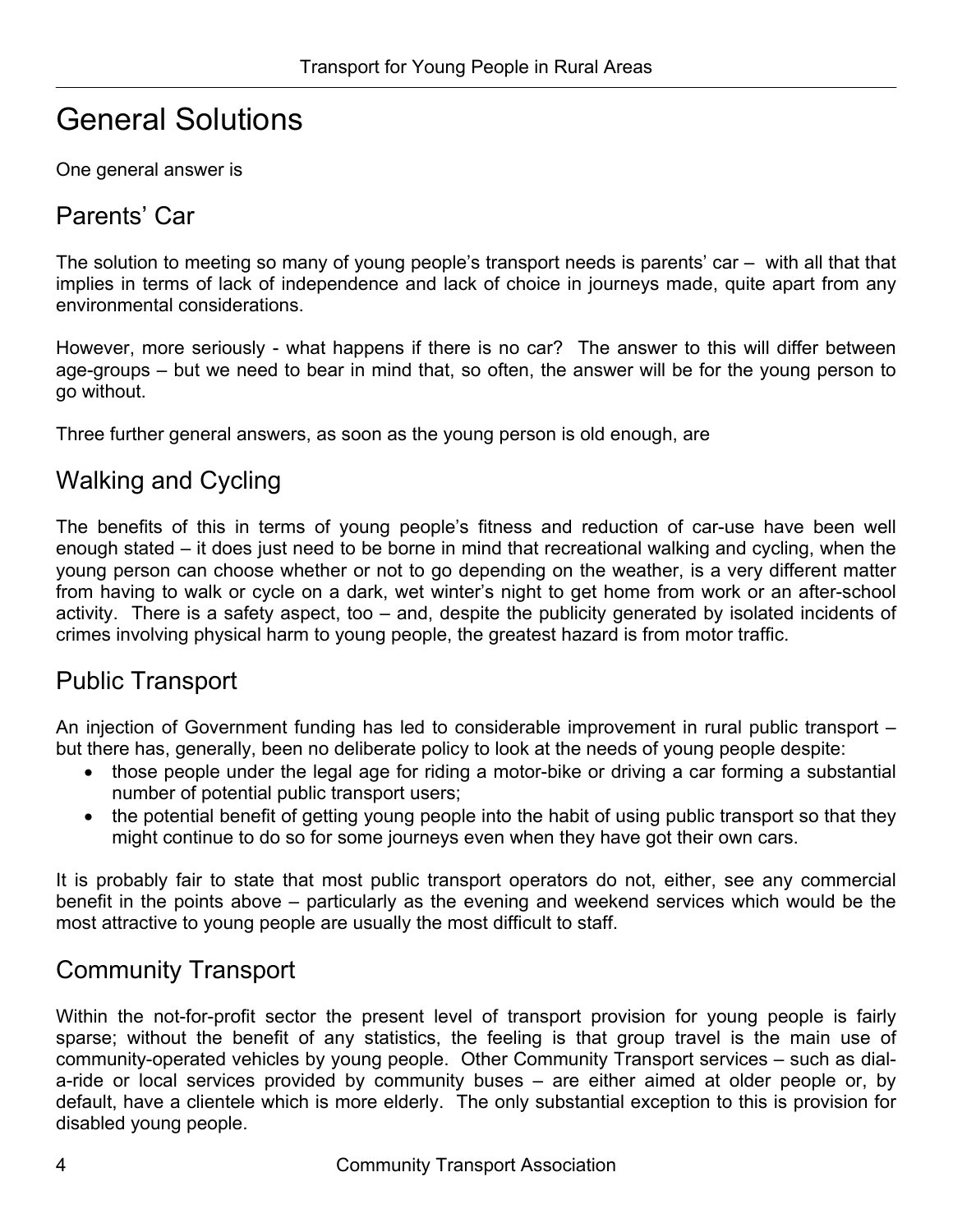However, there are many facilities which, while not being run by a Community Transport operator, are nevertheless community-inspired or organised by a community group – with a very high proportion of the work being done by volunteers. A number of initiatives aimed at young people are emerging from this work.

The present shortage of community services aimed at young people – or which young people would willingly use - does not mean that Community Transport sector has nothing to contribute. Far from it. There follows first of all a selection of notes on schemes – community and otherwise - which are working successfully and then some ideas for ways forward.

# Some Specific Solutions – Ideas which are Working

# The Playbus

The playbus is a good example of a concept designed to reduce individuals' need for transport by taking facilities out to the users. Playbuses took playschools out to isolated and 'hard to reach' communities - offering play and learning opportunities to very young children. However, with the vehicle and its timetable of regular calls in place, the range of services offered on the playbuses has been extended in many areas - to include advice and information centres, a base for projects such as health promotion or parent support, youth clubs, after-school clubs, holiday play schemes and much more.

As an example, in Northumberland, Rural Transport Partnership funding is about to be put towards replacement and refurbishing of the district's playbus to include provision for training and advice for young people and families. The playbus serves 30 villages and calls in each village once a fortnight.

# 'Walking bus'

The term is new but the concept is a development of the time-honoured crocodile – but this time with the crocodile of children growing as it gets nearer the school. It is a way of getting children to walk to school under supervision – they enjoy the exercise and, of course, it all reduces the traffic-problems associated with 'the school run'.

The 'walking bus' has a route – past or near the children's houses – and runs to a timetable. The 'walking bus' is supervised by volunteers, usually parents, and, of course, great attention is paid to safety-measures such as careful choice of route and use of high-visibility clothing. Bad weather is not a problem – modern waterproofs are good and, if they keep warm and dry, kids enjoy the rain.

# Safe cycle-routes

In many places children are being discouraged from cycling to school – the main problems are perceived as being, danger from motor traffic and security of the bikes on the school premises. Neither of these problems, however, is insoluble – and at Haltwhistle (Northumberland) Middle School work is being done in conjunction with SUSTRANS to signpost safe cycle-routes and provide secure cycle-storage at the school. Hardly earth-shattering progress, one might say – but at least the problems are being faced and dealt with.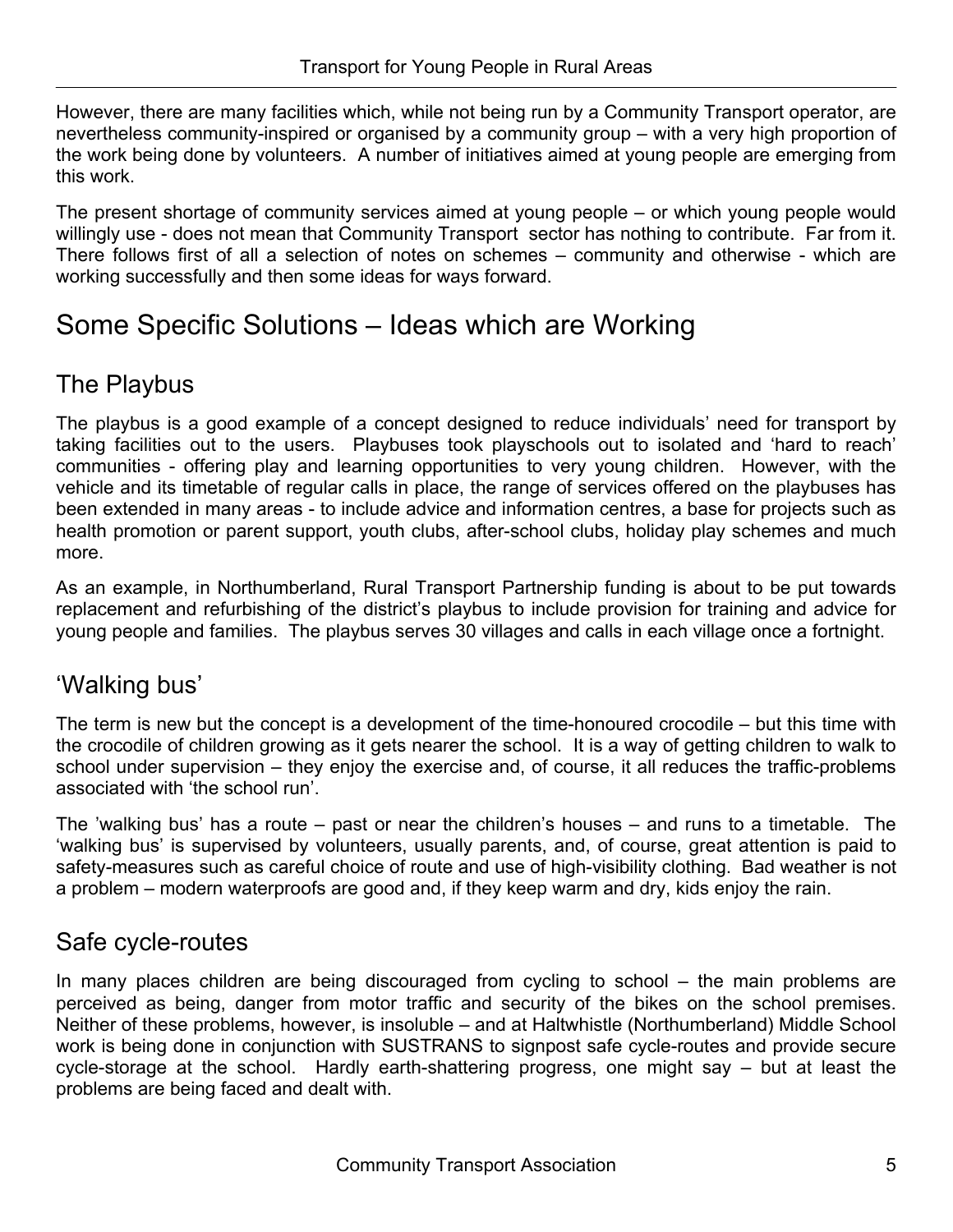# Special Services by Community Buses

In Cornwall the Tamar Valley and the St. Breward Community Buses both provide a service timed to take Scouts to and from their weekly meetings - with the obvious benefit of reduced car-use, but also supporting the Scout Group by making it easier for members to attend meetings regularly and allowing the Scouts themselves to feel more independent (which, again, supports one of the aims of the Scout Movement). If the Scout Group (parents or committee-members, perhaps, rather than leaders) can then support the Community Bus by providing volunteer drivers - who might then be willing to drive occasionally at other times .... And then if the Scouts need a minibus for a week-end camp .....

A simple idea can lead to a great deal of mutual support - which is what a community is all about.

### Public Transport Initiatives

There are particular problems in providing affordable public transport at times when young people wish to travel – in an age when shift-work is not popular and at a time when bus drivers pay is subject to economic constraints, evenings and weekends are the hardest times for bus companies to staff services. However, there are successful public transport initiatives and sometimes just one extra journey is enough to make a difference.

For example, in Haydon Bridge (Northumberland) the Rural Bus Grant (see box on p.8) has supported a 6 pm bus from the High School on Tuesdays. This timing is in co-ordination with the school's own after-school programme and has been sufficiently successful that it is now in its second year.

Also in Northumberland is the extension of the Arriva company's 'teen card' to rural routes – giving under-18s a flat 50p fare after 6 and at weekends – and work with small rural operators to upgrade ticket machinery to accept these tickets.

Even simpler - and not at all in 'unsocial hours' - is the Dales to Darlington bus service launched in September 2001. This bus service provides transport from Wensleydale and Swaledale to Darlington College and town centre Monday to Friday with one bus to Darlington in the morning arriving at 8.50 and a return journey in the evening leaving 5.00. This service is well used by 16 to 18 year olds attending the college and they expect an increase in numbers in September 2002 as young people who are deciding what to do now are aware of the service. Average weekly passengers are 120 and increasing – and before there was nothing.

At the other end of the scale of sophistication is the 'Life in the Bus Lane' scheme in North Devon which embraces smartcard technology into a comprehensive scheme aimed at further education students. The smartcards are used as passes for the daily journeys to and from two colleges and can distinguish between entitlement to free travel or need to pay a half fare; in addition they give half-price bus travel in the evenings, at weekends and during college holidays. The scheme was a successful bidder to the Rural Bus Challenge – and covered the smartcard technology; a contribution to new low-floor buses and substantial improvements to services, some of them into very rural areas. One last bonus for the students is that the cards give entitlement to a good range of retail discounts – at the sort of shops they would choose to go to anyway.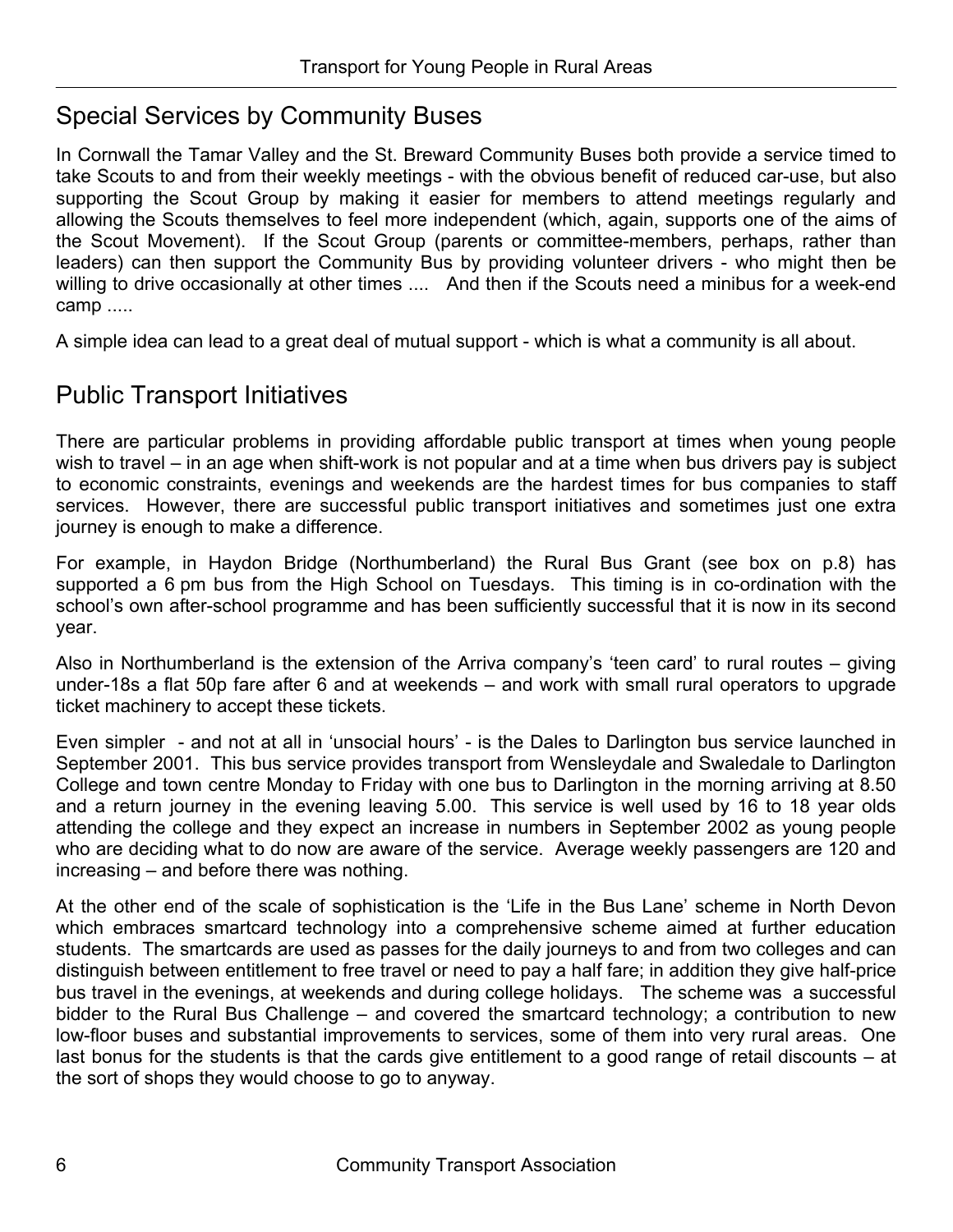# 'The Village Bus' – use by groups of young people

In some villages a 'village bus' has been set up to provide transport for a wide variety of organisations within the village – on the basis that it would be wasteful for a number of groups each to have its own minibus which would probably lie unused for a good part of the week. An immediate bonus, of course, is that transport then becomes available for those groups who could never afford to have their own vehicle or whose need for transport is infrequent. This is a very straightforward form of community transport – and, one would hope, one which could involve youth groups (or, for that matter, the school) as much as organisations with adult membership.

A minibus able to be used by; the W.I., the football team, the senior citizens' lunch club, the Brownies, the band, the playgroup, the dramatic society and the primary school is probably working on the right lines.

# Wheels to Work

This all began in south Shropshire/North Herefordshire, which is probably the most sparsely populated part of rural England if mountains and moorland are discounted. The problem to be tackled was the vicious circle of young people being unable to travel to jobs which were available in towns – because affordable transport was not available and because no form of transport was affordable without a job to produce the income to pay for it. Employers were preferring to take on people who lived in the towns because they felt, probably with some justification, that their attendance and punctuality was likely to be more reliable.



Wheels to Work was set up to break this circle by providing young people with transport – initially mopeds on loan but developing to include offering driving lessons and assistance with buying and running a first car.

The idea has now spread well beyond Herefordshire and Shropshire. For example:

(East Riding of Yorkshire) "This is a concept which has really taken off. In Selby we have a Wheels 2 Work scheme up and running for 17-24 year olds. We are currently expanding the scheme to 15 scooters and a folding bike! It is hoped the folding bike will help people cycle to bus corridors and then onward at the other end."

#### **SHROPSHIRE'S WHEELS 2 WORK 2**

A good account of this scheme – which explains the whole concept of Wheels-to-Work and the range of travel-opportunities which such a scheme can offer  $-$  is in the CA booklet *Great Ways to Go.* (See 'Further Reading' on page 14.)

(Hambleton & Richmondshire, North Yorkshire) "Wheels 2 Work launched in May 2001 with 12 mopeds. In the first 6 months we had 90 referrals. We are expanding to 18 mopeds from 1st April and also introducing bicycle loan, repair grants and driving lesson subsidies."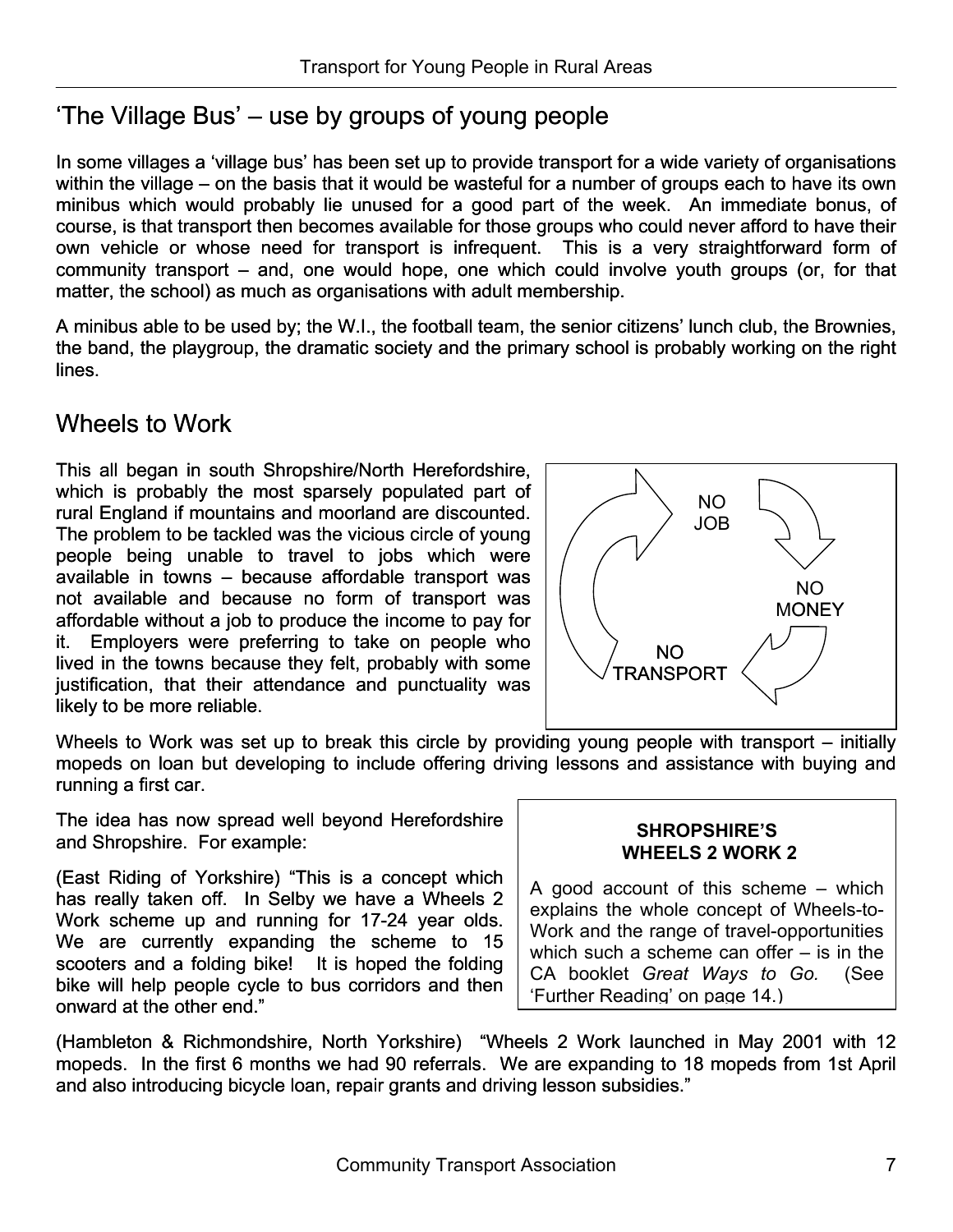(Warwickshire) "Here we've also got the very successful wheels to work scheme. Projects already slated for development following on from the research include: subsidised driving lessons, coordinated by our wheels to work scheme."

(Northumberland) "Wheels to Work - but with second-hand cars - hopefully run by ADAPT - we have talked them into becoming a more general CT group."

# The CHIP Van

The Community Health Improvement Project van takes primary healthcare and advice out to the community - and is aimed principally at young people and families. This bid to establish this has involved Tynedale Voluntary Action, Children North East, West Northumberland Primary Care Group, Leisure Tynedale and Tynedale Council as well as the Rural Transport Partnership – and one aspect this does highlight is that Best Practice is not just about the project itself - but also about how groups working together can avoid duplication and develop strong working partnerships.

# Mobile Cybercafe

This has just been launched in the Vale of White Horse in Oxfordshire, based in Faringdon and visiting villages around. It is a converted double-decker bus and has a café with lap-tops downstairs and a comfortable lounge upstairs – a modern example of taking improved amenities out to villages rather than expecting young people to travel into town.

# Work of Rural Transport Partnerships

Many of the ideas described above have been initiated through Rural Transport Partnerships – a very successful network of which has come out of the Government's threepronged rural transport initiative of 1998 (see box). The partners are likely to include a significant representation from the community and voluntary transport sector as well as relevant statutory organisations - any or all of local councils (County, District, Unitary, Parish), Primary Care Trusts, the Employment Service for example. Partners could also include Rural Community Councils and more local groups with an interest in improving transport.

Each RTP has a Rural Transport Partnership Officer who puts into effect an Action Plan establishing local transport needs and then putting into effect projects which can go towards meeting those needs.

The Partnership is funded jointly by the Countryside Agency and those partners in a position to contribute funds and it can recommend major projects to receive CA funding (up to 75% of costs). In addition, each Partnership has a delegated fund which can be used to support its own small grants scheme for a wide variety of inexpensive projects put forward by local groups.

#### **GOVERNMENT FUNDS SPECIFICALLY FOR RURAL TRANSPORT (introduced in 1998)**

**1. Rural Bus Subsidy –** local transport authorities (County/Unitary Councils or PTEs) invite tenders from bus operators for new or improved local bus services.

**2. Rural Bus Challenge –** local transport authorities (as above) submit innovative schemes to the DTLR; those successful in the competition receive 100% funding.

**sport Partnership –** as **3. Rural Tran** described here.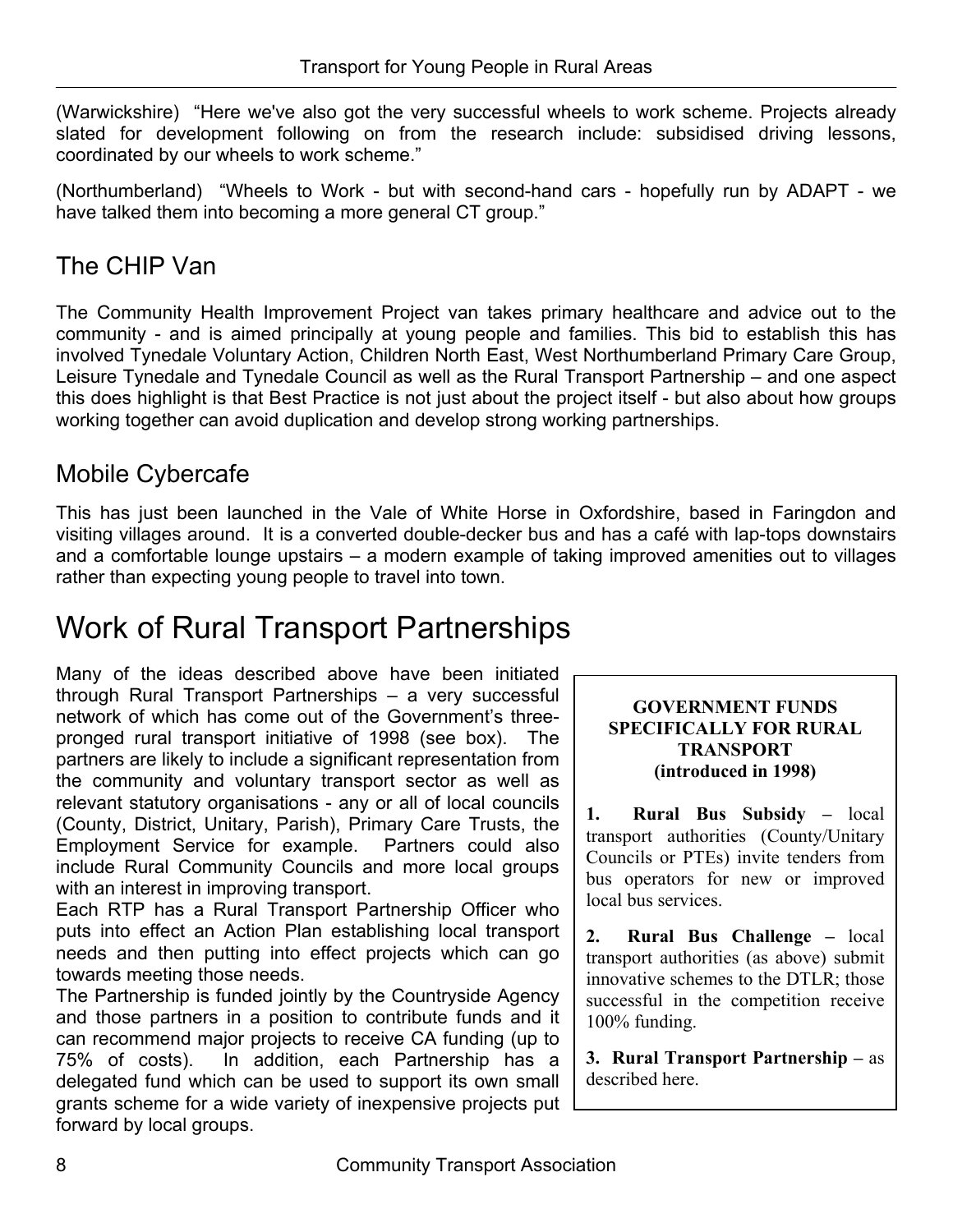Many Partnerships are tackling the transport problems facing rural young people. For example, Cheshire RTP established that a significant number of young people in the Congleton area wished to have access to social and leisure facilities in nearby towns on Saturdays – without having to rely on their parents for transport. The young people also wanted to be able to travel independently in the evening but found existing public transport both infrequent and expensive – and some young people were not happy about waiting alone at rural bus stops. The solution was the 'Microbus' – using County Council vehicles at times when they would otherwise be lying idle, using Social Services drivers (who were thus both trained and Police-vetted), and with bookings made via the internet (with schools allowing use of their computers by those without internet access at home). The daytime service runs hourly between Congleton and Macclesfield, so users have just to book on to the journey they wish to use. The evening service, however, offers a choice of four destinations – and passengers using that service vote for the destination they wish to go to. There seems to be both consultation and democracy at work here!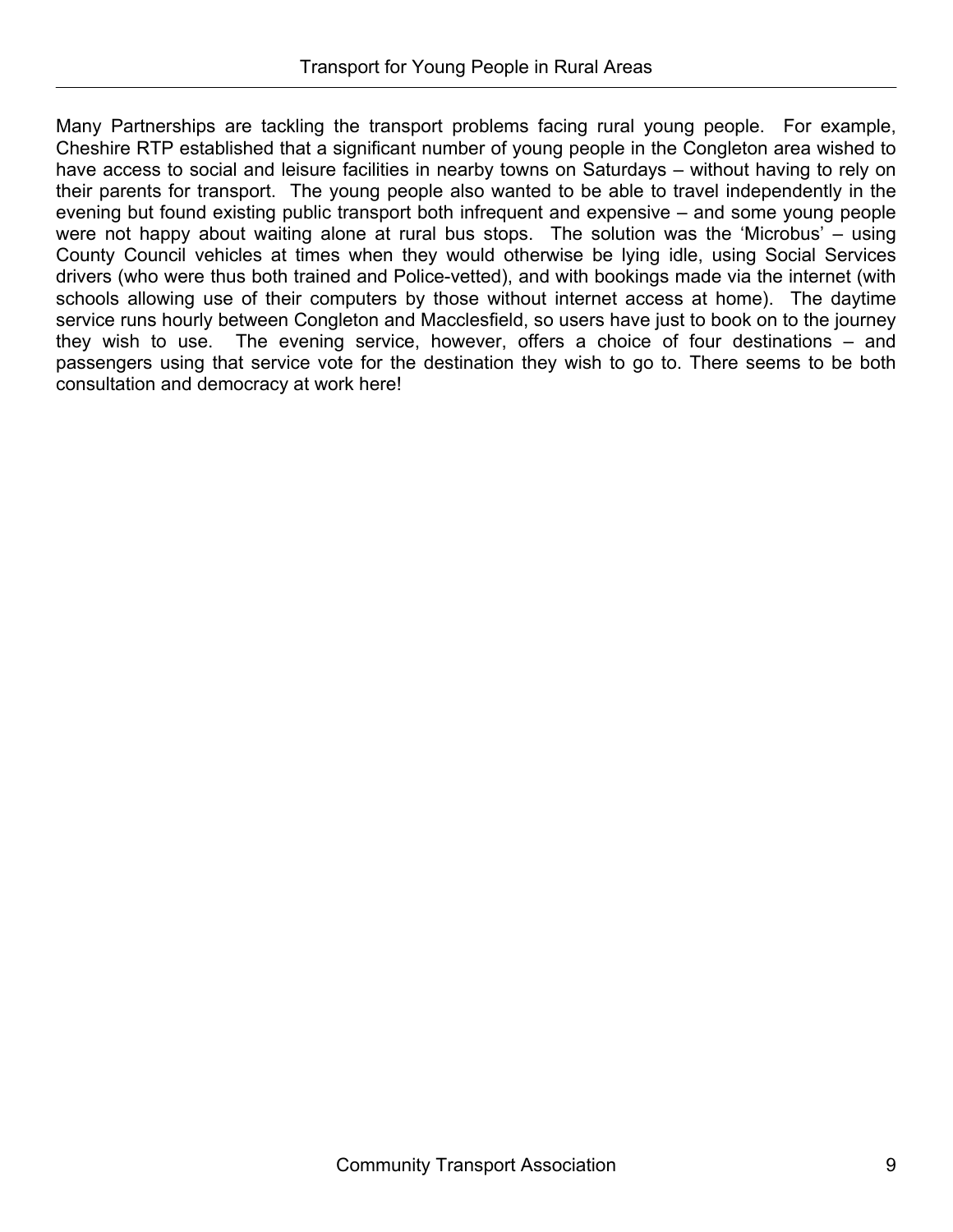# Good Practice

From these examples it will be seen that a great deal of the work which is being done is community based – if not community transport as such, then transport which is being planned by communities for their own local needs. They are all examples of 'good practice' in that they are ways of addressing the underlying problem.

The other side of 'good practice' is the way in which transport planning and provision for young people are put into effect – thus:

# Good Practice – Keeping it Legal

It is – obviously – important that community initiatives to improve transport for young people work within the law. Transgressions, as often as not, arise through ignorance rather than any deliberate flouting of the regulations – but ignorance of the law is not an admissible defence and some transgressions could have quite serious consequences.

There is plenty of advice freely available – starting with the CTA Advice Service and our Rural Transport Officers. Similarly there is a range of inexpensive  $-$  and also, in some cases, free  $$ publications which will set out clearly how 'the system' works and how transport can be organised safely and legally.

**Please refer to …** 

"Further Reading" on page 17 of this leaflet

"Useful Contacts" on page 16

# Good Practice – operating your own transport

The days of the need to perform grotesque contortions to avoid being seen to charge passengers to

travel in your organisation's minibus are long gone – purchase of a simple permit (costing, at the most, £8) makes use 'for hire or reward' legal. It does not entitle you to carry the general public – you are not running a public bus service – but, provided you are not a commercial concern, you can carry your own members and you may charge them a non-profit-making fare for their journey.

Again – please refer to 'Further Reading' on p.17

To avoid the most common 'transgressions' committed by groups running their own minibuses:

- please make sure the disc which comes with your permit is displayed on the windscreen (permits are not vehicle-specific and, once you have got a disc, you could use it on a borrowed or self-drive hire minibus);
- please make sure your insurers are clear exactly what the minibus is being used for (they will be perfectly happy for you to use it 'for hire or reward' under a permit if you declare that that is what you intend to do);
- new minibuses will need their first MoT at the end of Year One, not after three years as is the case with a car;
- although a car driving-licence is usually adequate for a minibus up to 16 seats, it may not be if the driver passed his/her test after  $1<sup>st</sup>$  Jan. 1997;
- dispensations on hire-or-reward (i.e. the permit system) and on driver-licensing which are granted in the UK do not apply if you wish to take your minibus abroad.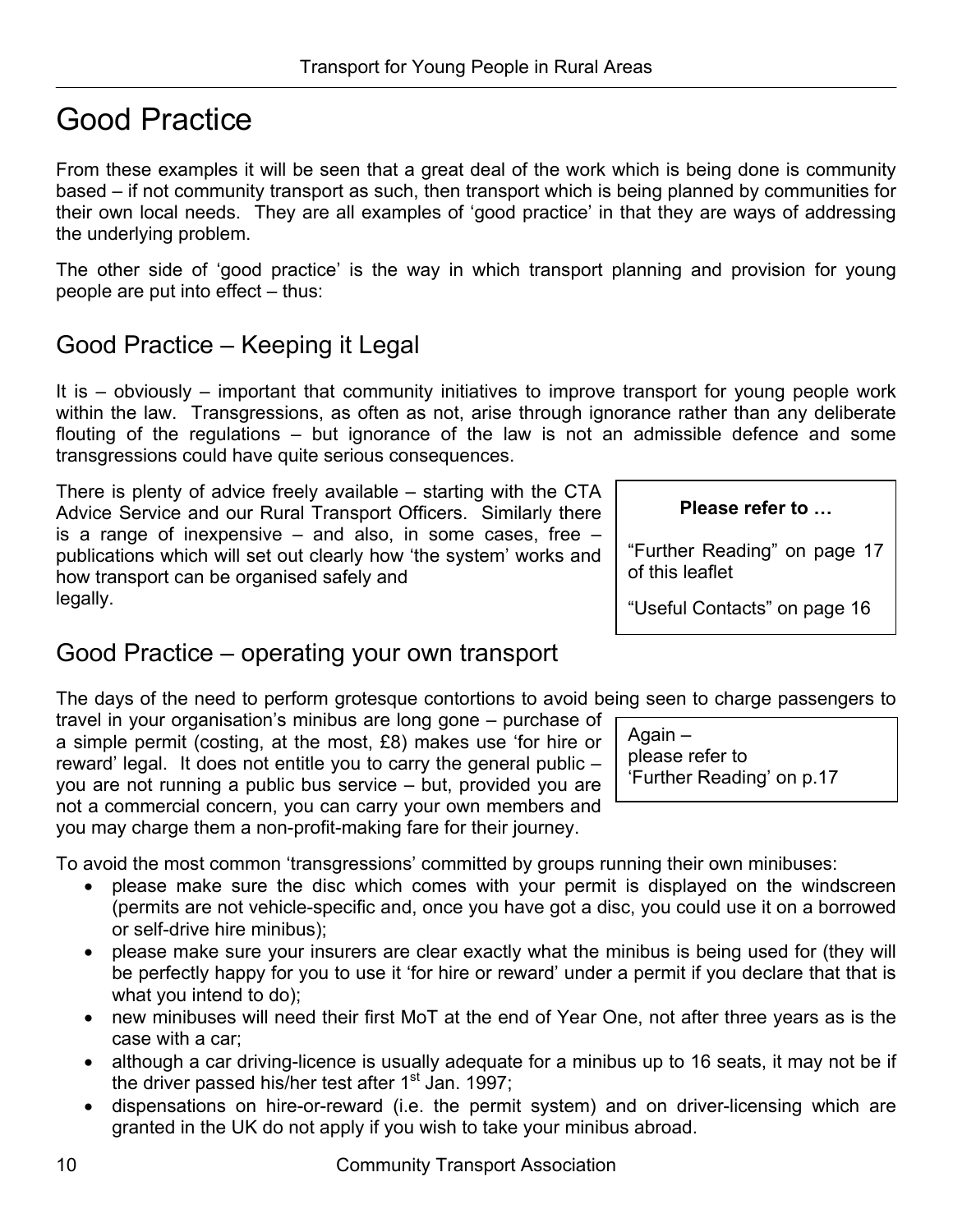Please ask for advice on any of these points – CTA will be more than happy to help you get it right. Unfortunately, you cannot rely on a firm selling or hiring you a minibus to inform you of all that you need to know – and they may not be aware of such points as permit-legislation themselves.

# Good Practice - Operating Community Transport

The concept of 'the village bus' and its relevance to young people's needs has already been mentioned (page 7). The other common forms of community transport - the community car scheme, the demand-responsive service, dial-a-ride services and the 'Community Bus' providing a local bus service could all have a rôle in alleviating the problems of rural young people.

Community Car Scheme:

- these generally involve volunteer drivers giving lifts in their own cars in return for a refund of their costs calculated on the mileage covered;
- no legal difficulties provided the payment to the driver is below a level which could be deemed 'profit-making';
- would depend on volunteer drivers being willing to drive at the times of day likely to be asked for e.g. an early start for a journey to work;
- there are no restrictions on the categories of passenger who may be carried on a voluntary car scheme – but it would be wise to avoid any suggestion of competition with taxi or private hire car services.

Demand-responsive Dial-a-ride Services:

- intending passengers ring a central co-ordinator to book a place on a bus; the route of the bus will depend on the whereabouts of the bookings;
- the type of permit ('section 19') under which these normally operate restrict the services to the classes of user specified on the permit - and 'young people' as such is not an admissible class. However 'members of the body holding the permit' and 'persons whom the body (holding the permit) exists to help' are - so a scheme intending to carry young people should make sure that such a service is compatible with its constitutional objectives. If operated under a section 19 permit these services may **not** carry the general public - so you would need to define 'young people'. It would also be very sensible to have some form of registration for users – so that the law can be seen to be being complied with.

Community Bus:

- these are registered local bus services run with minibuses and using volunteer drivers;
- the type of permit ('section 22') under which these operate allows them to carry the general public, so the age of passengers is irrelevant;
- having said that, encouraging younger passengers to travel could be an active policy of benefit to the CT scheme as well as to the young people

#### **A QUESTION OF IMAGE**

Never mind shaking off the image that we cater only for elderly people so that we can attract younger passengers - would not our more elderly passengers themselves welcome a mix of ages on 'their' bus? They would then feel that they were still part of the wider community, not a group set apart by age and lessening agility.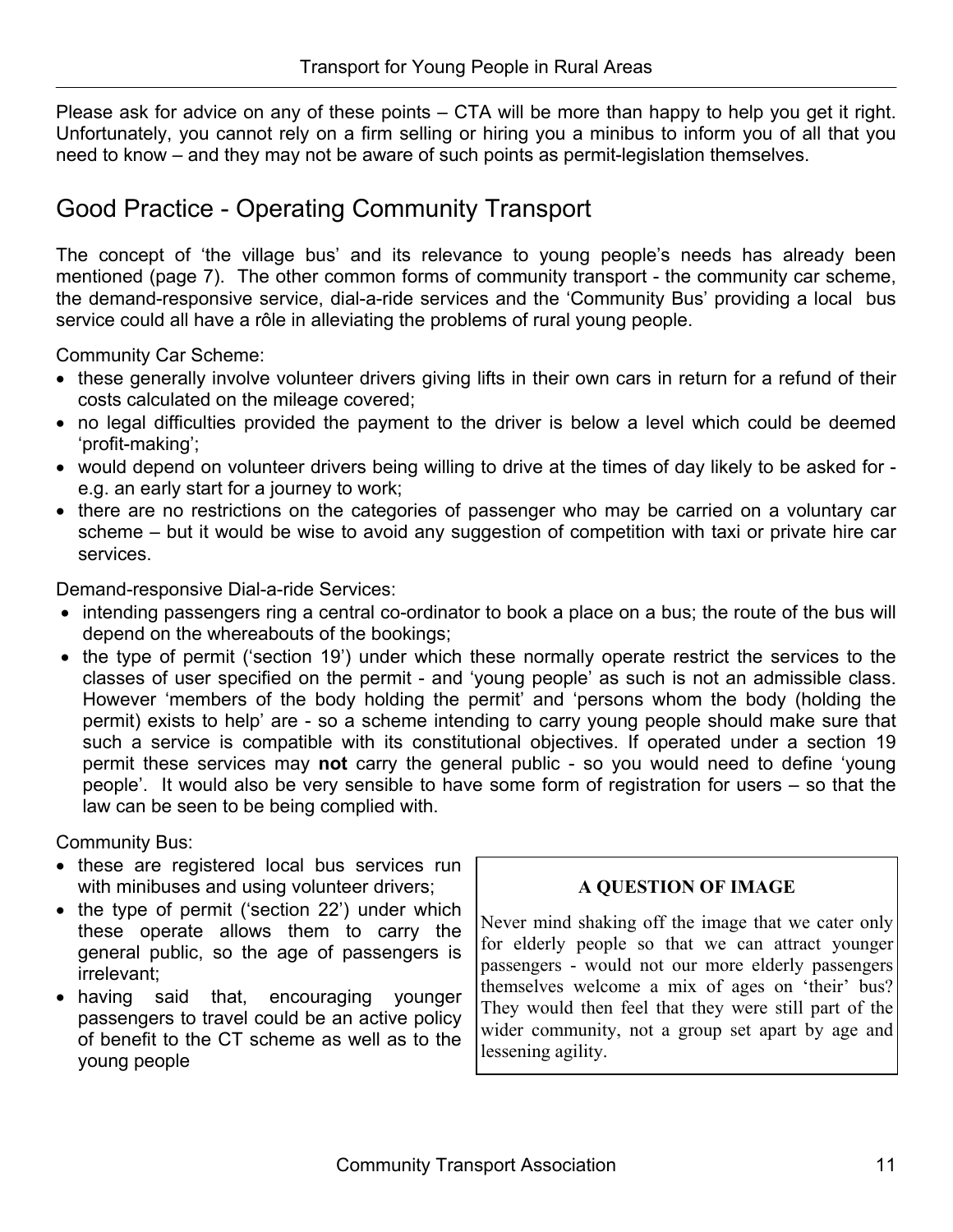There is a lot of progress to be made in establishing community transport as being a natural choice for young people to use - to help shake off the 'elderly and disabled' image which has the potential to be unnecessarily restricting in rural areas. We can look beyond feeling we are doing well by providing for young people who have no transport at all - we really are doing well if those same young people will continue to use our community transport services through choice even when they do have alternative transport of their own.

### Good Practice – Opportunities Missed or Waste Avoided

A huge volume of transport potential is going to waste – you would not have to go too far to find a youth club desperate for transport while the school minibus spends the weekend locked up in the yard doing nothing. While formal schemes co-ordinating the use of existing transport do exist and are to be encouraged (see the companion Good Practice Guide on 'Brokerage'), often all that is needed is for a few people to get together and actually talk to each other.

Carrying young people could be an opportunity for attracting volunteers to a CT scheme. Provide a bus for the youth club – get volunteer youth leaders to drive it – might they help with some other driving from time to time?

One last thought – please try not to hide behind, often imaginary legal, obstacles to young people using transport which already exists but is lying unused. If the real problem is concerns about the possible poor behaviour of the passengers, then that is a completely separate issue which needs to be tackled (see below).

### Good Practice – making your Community Bus 'young-person-friendly'

'Street cred' is not a purely urban phenomenon – it also applies in the village street. "I wouldn't be seen dead in that" is not a helpful reaction to the vehicle that a well-meaning group has provided to alleviate what they see as the problems facing local young people. It is not a necessary reaction either – and it could just be that making a minibus 'young person friendly' could make it friendlier for everyone else as well.

For a start –

- drivers welcoming young passengers rather than automatically branding them as destructive, noisy or otherwise obnoxious (if individuals are destructive and obnoxious, then that is a separate issue – see 'behaviour' below);
- getting away from the 'welfare' image the town whose minibus proudly proclaims itself as "Xxxxxx Welfare Bus" in large letters on the side may remain nameless;
- following on from that, a snappy title for a scheme gives it good publicity in everyone's eyes;
- a little care in framing publicity so that the service appears attractive to all the age-groups entitled to use it (which, in the case of a Community Bus providing a registered local service, means all age-groups).

There is a lot of progress to be made in establishing community transport as being entirely appropriate for young people to use – to help shake off the 'elderly and disabled' image which is clearly unnecessarily restricting in rural areas.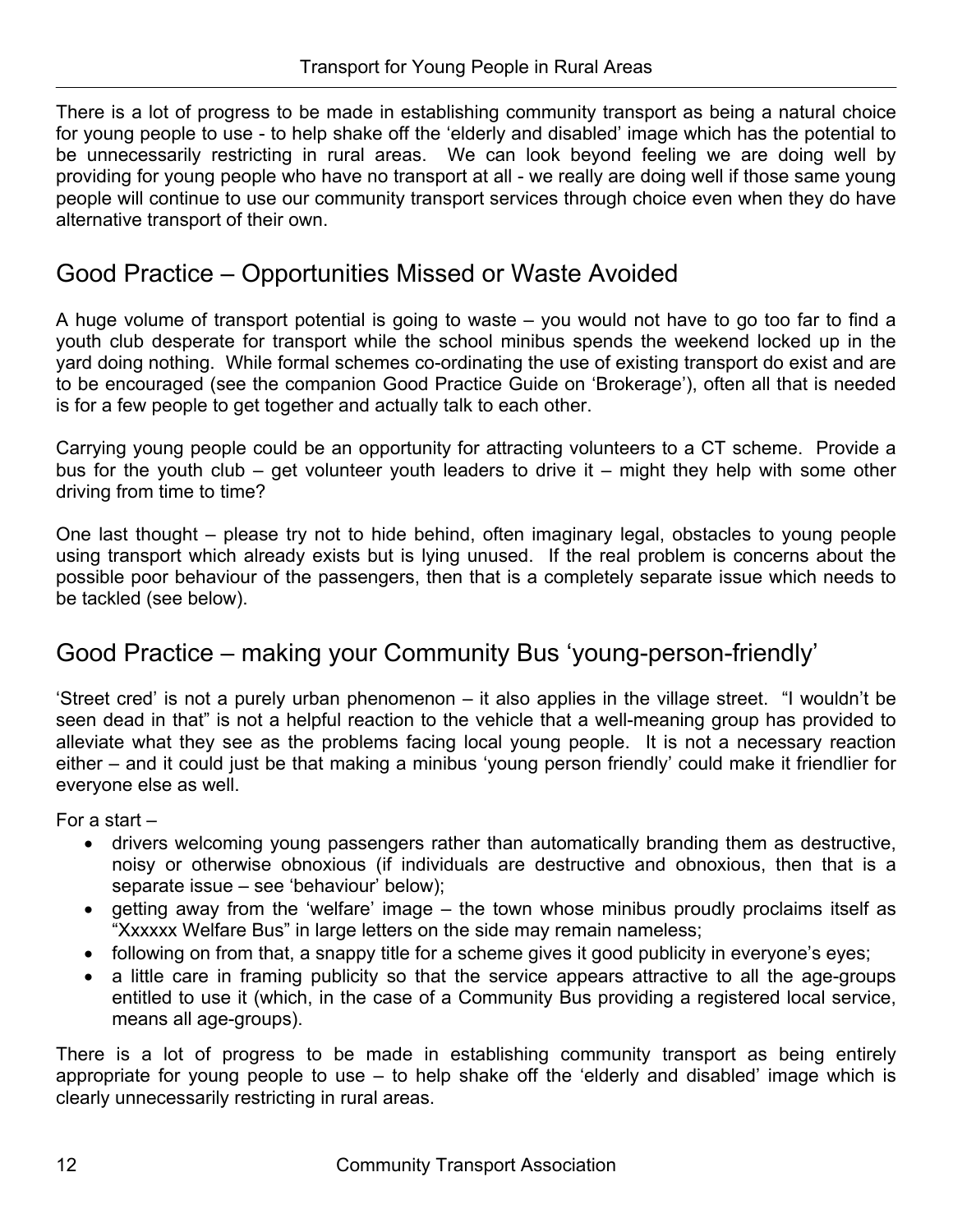# Good Practice - making Public Transport 'young-person-friendly'

A question following on from the last paragraph – why does it seem not to be a good commercial proposition for mainstream bus operators to try to attract young people on to their services? If the service is run at the right time, on the right day and to the right destination young people will use it and they will all be paying fares. However, setting those fares at the right level is important - young people will frequently club together and hire a taxi, so a bus fare which is more than a quarter of the taxi fare may be too high. The attitude of drivers is also critical.

Or perhaps this is our opportunity to get it right and show the way.

### Good Practice – Planning for Improvements

It is always good practice to involve customers in planning transport services – and that includes young people. They know what they want – and can be very realistic in assessing what is possible against what they would like ideally.

Ways of doing this:

- The Cumbria PlusBus deliberately sought input from students at the local comprehensive school and this has been linked to an unexpectedly high level of use by young people – and for village-to-village journeys as much as for travel into town.
- Why not take this a stage further and involve the students in the actual service-planning. For a 'Leisure and Tourism' Vocational Studies group, for example, planning a transport service could be a ready-made project – and a really good one if the students saw what they had planned actually being put into effect.
- Again, designing publicity-material could be a project a school or college group could take up and, again, it becomes an even better project if the design is used in the actual printed material which goes out (as was done for 'Life in the Bus Lane' described on page 6).
- Services designed to meet the needs of youth groups obviously need to be discussed with those youth groups – but it need not be just with the leaders.

# Good Practice – Poor Behaviour

If poor behaviour is an issue, then it needs to be tackled. Poor behaviour rarely involves the whole of a group – and it would be wrong if the conduct of a few jeopardised provision of transport which would benefit many. Fear of poor behaviour – real or imagined – can be a real obstruction to full use being made of the transport which a community already has within its boundaries.

An interesting exercise undertaken in Ponteland (Northumberland) arose from bad behaviour on one particular school contract bus – which had the potential for being dangerous. The Rural Transport Partnership put money from its small grants fund towards making a video of a mock accident involving a double-decker school bus on which the driver has been distracted by the behaviour of his passengers – as a result of which the bus crashed. The video was made with the help of the Police, fire and ambulance services and shows the car the bus hit being cut up to rescue injured people. The video is now being used as part of a training programme in County Middle Schools.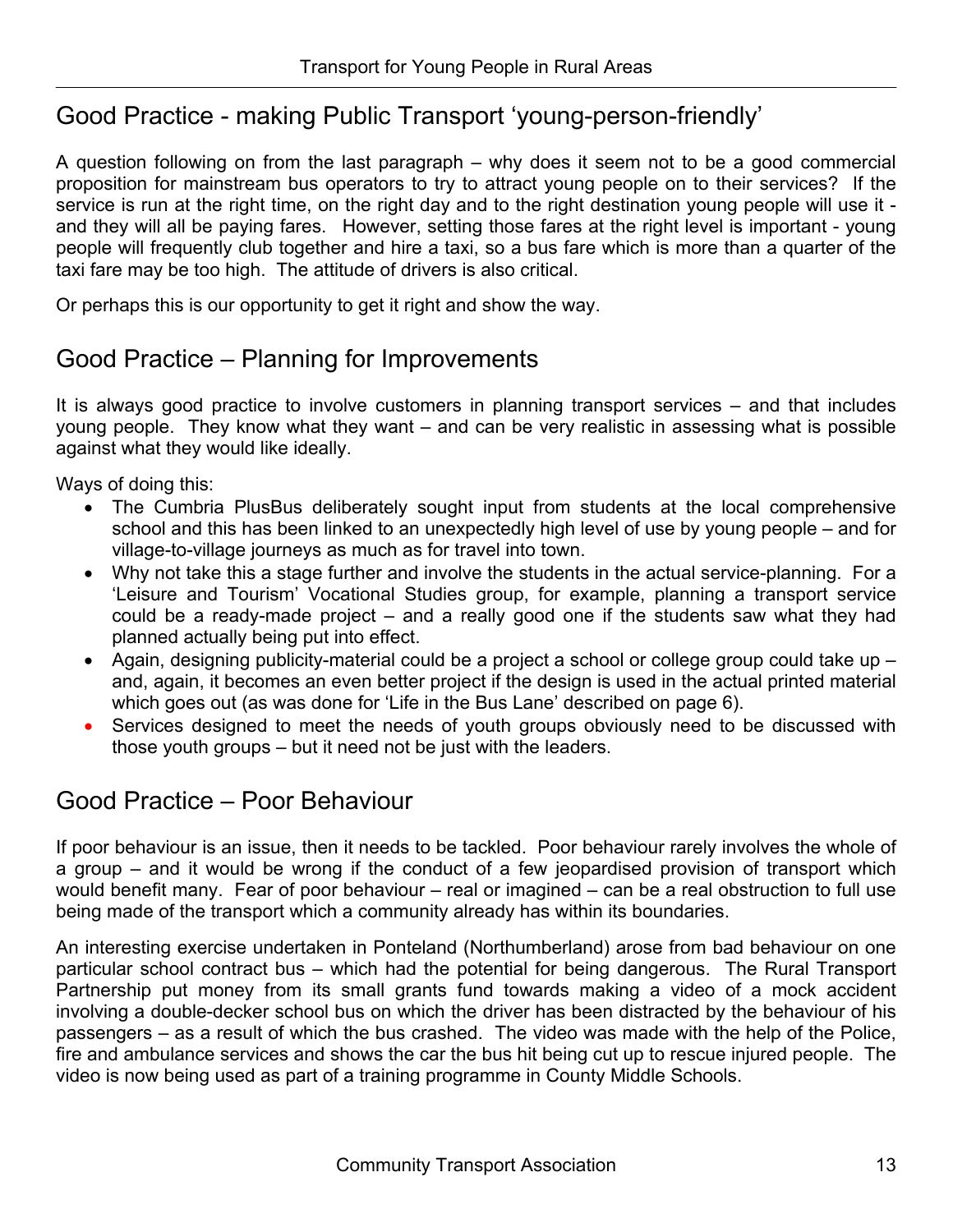Where behaviour is a problem on public transport, parents concerned about young people's safety, may well be more trusting of community transport. It is the writer's experience with a s.22 community bus that passenger-numbers on rural services do go up in the school holidays as small groups of youngsters go into town unaccompanied – probably younger than their parents would allow to travel alone on the more impersonal service provided by mainstream bus operators. For a start, they know that the driver will make sure they are on the bus home in the afternoon and that it will not go without them. The trust placed in the community service is one of its unsung assets – and one worth taking very great care to preserve.

If there are behaviour problems with a group on a community bus, an effective and fair solution should be to identify the individuals concerned at an early stage and to withdraw from them the privilege of riding on the bus – trying to nip the problem in the bud before it grows to the extent that a whole youth group, for example, is prevented from hiring the bus. Being excluded from something which your friends are enjoying is often a very good sanction.

Having said that, we are generally very fortunate in the CT sector in not having problems with passengers – and use of a small vehicle with a sympathetic driver can only help us to carry groups of young people without difficulty. And once the word gets around that a allowing young people on to the minibus will not result in its being destroyed …..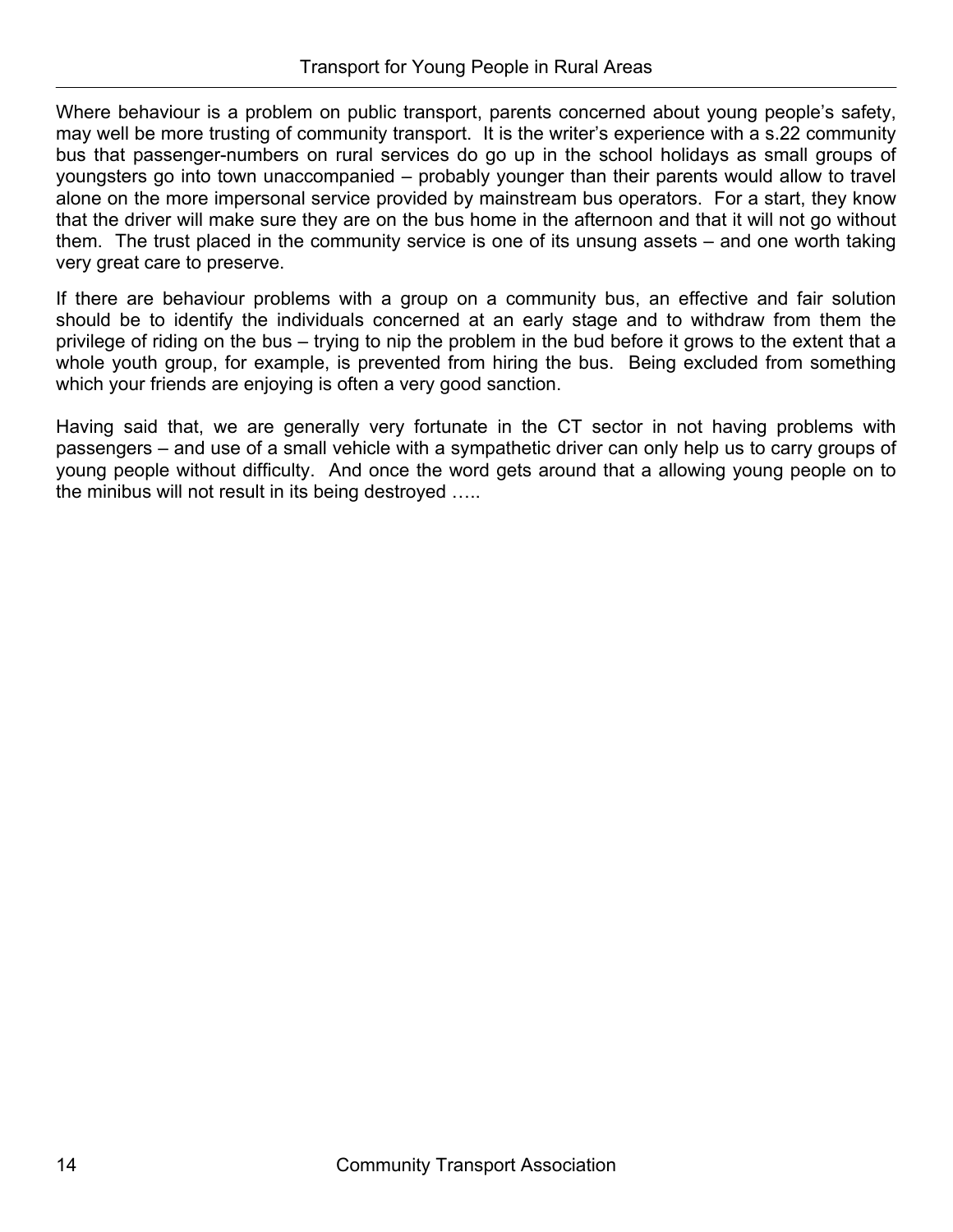# Conclusion

The young person who comes off the farm to go to primary and secondary school, takes a minimal part in activities while at school and then, at the earliest leaving-age, disappears back on to the farm again is a statistic of one. One who commits no crime, does no damage, makes no impact – but, at least partly for lack of opportunity, leads only half a life in the formative years.

Even where there are social problems which do cause concern – and many of our market towns are becoming rougher – the statistical impact is small compared with some of our cities. This conceals very real disadvantage for individuals. Whether "it was never like this in my day – young people then didn't need everything doing for them; they were able to usefully occupy themselves" is true or not is irrelevant – and unhelpful. If a whole sector of young people – those who live in rural areas – are unable to participate fully in the life of the 21<sup>st</sup> century and if we, with an interest and involvement in Community Transport, can help to remedy this, then we should certainly try to do so.

This leaflet depicts what is only a beginning. As we said at the outset, there is tremendous scope for improvement to transport-opportunities for young people in rural areas and there is a great deal that the community transport sector in particular can contribute. We hope that you have found this leaflet helpful – but we should welcome information on other schemes and ideas which we have not described and we should welcome suggestions for further aspects of good practice which we could feature. Thus subsequent editions can be more comprehensive than this – and, the important part, we shall have a continually improving tool to help increase the quality of life for our rural young people.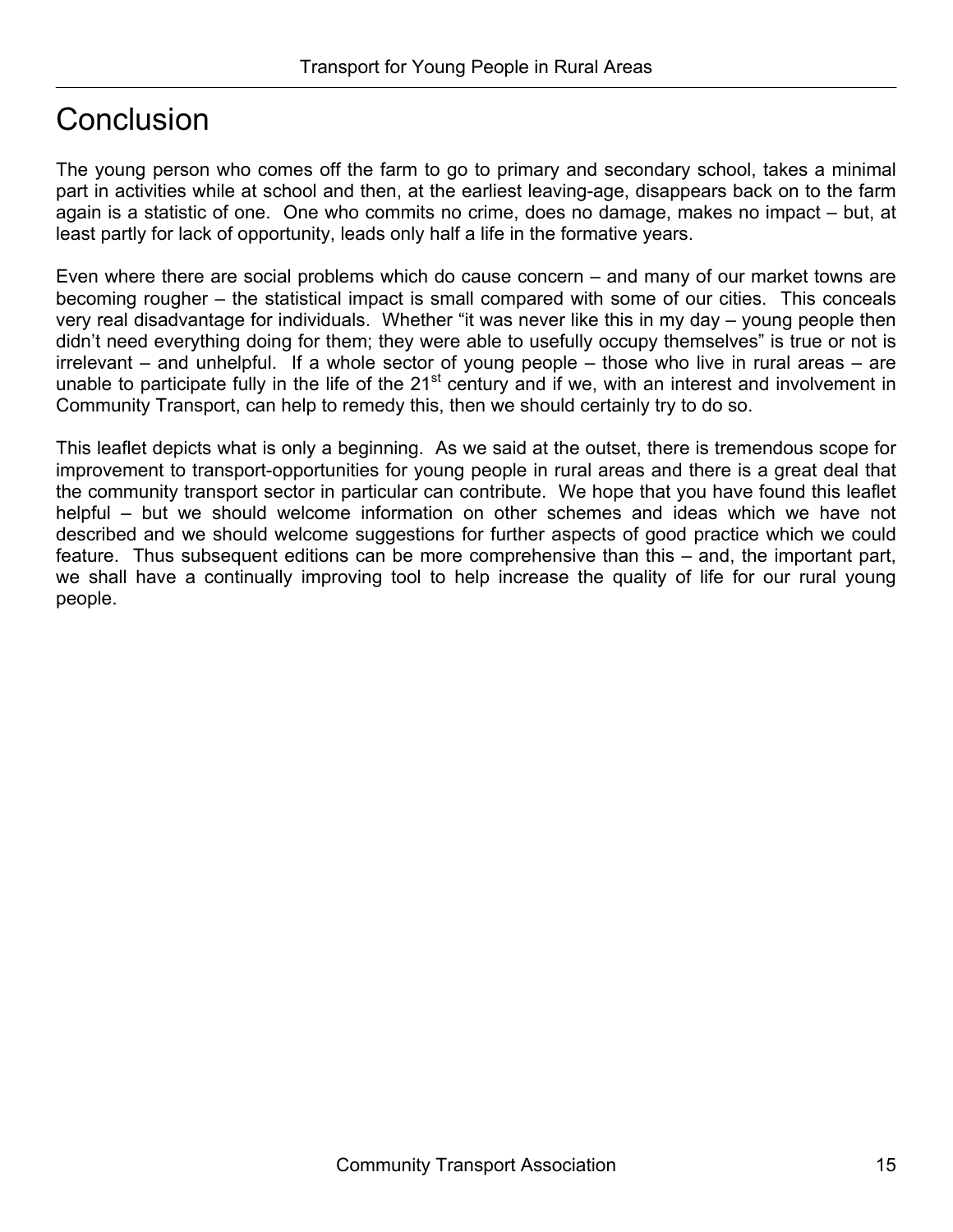# Thanks

Thanks for help with compiling the examples given to:

Cheshire Rural Transport Partnership Devon County Council Hambleton and Richmondshire Rural Transport Partnership National Playbus Association Oxfordshire Rural Community Council Selby District Rural Transport Partnership Tynedale Rural Transport Partnership

# Useful Contacts

### Community Transport Association

Rural Transport Officer – N. of England and East Midlands 0161-351 1475 Rural Transport Officer – S. of England and West Midlands 01579-342042

National Advice Line 0161-367 8780 adviceuk@communitytransport.com

CTA will be happy to put you in touch with specialist organisations or with local Rural/Community Transport Officers or with Rural Transport Partnership Officers.

### Countryside Agency

There is an officer concerned with rural transport in each of the CA regional offices:

| North-West_           | 0161-237 1061 | North-East      | 0191-269 1600 |
|-----------------------|---------------|-----------------|---------------|
| Yorkshire & Humber    | 0113-246 9222 | East Midlands   | 01949-876200  |
| West Midlands         | 0121-233 9399 | East of England | 01223-354462  |
| South-East (& London) | 020-7340 2900 | South-West      | 0117-973 9966 |